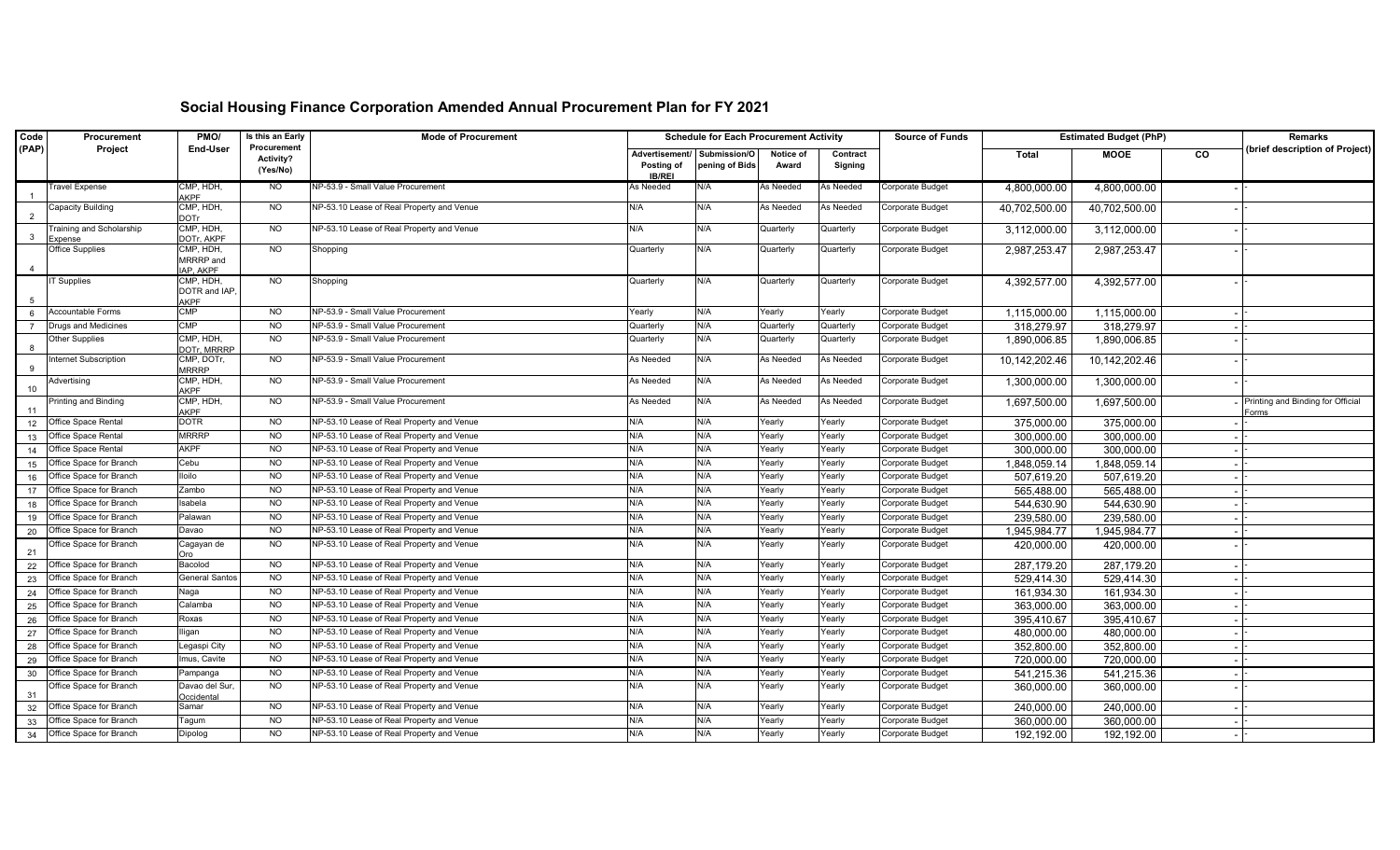## **Social Housing Finance Corporation Amended Annual Procurement Plan for FY 2021**

| Code  | Procurement                                | PMO/                                     | Is this an Early                                   | <b>Mode of Procurement</b>                |                                               |                                | <b>Schedule for Each Procurement Activity</b> |                     | <b>Source of Funds</b>  | <b>Estimated Budget (PhP)</b> |                |               | <b>Remarks</b>                                                                                                                                                                                       |
|-------|--------------------------------------------|------------------------------------------|----------------------------------------------------|-------------------------------------------|-----------------------------------------------|--------------------------------|-----------------------------------------------|---------------------|-------------------------|-------------------------------|----------------|---------------|------------------------------------------------------------------------------------------------------------------------------------------------------------------------------------------------------|
| (PAP) | Project                                    | <b>End-User</b>                          | <b>Procurement</b><br><b>Activity?</b><br>(Yes/No) |                                           | Advertisement/<br>Posting of<br><b>IB/REI</b> | Submission/O<br>pening of Bids | Notice of<br>Award                            | Contract<br>Signing |                         | <b>Total</b>                  | <b>MOOE</b>    | CO            | (brief description of Project)                                                                                                                                                                       |
| 35    | Office Space for Branch                    | <b>Bulacan</b>                           | <b>NO</b>                                          | NP-53.10 Lease of Real Property and Venue | N/A                                           | N/A                            | Yearly                                        | Yearly              | Corporate Budget        | 290,400.00                    | 290,400.00     |               |                                                                                                                                                                                                      |
| 36    | Office Space for Branch                    | Tacloban                                 | <b>NO</b>                                          | NP-53.10 Lease of Real Property and Venue | N/A                                           | N/A                            | Yearly                                        | Yearly              | Corporate Budget        | 580,800.00                    | 580,800.00     |               |                                                                                                                                                                                                      |
|       | 37 Office Space for Branch                 | Benguet                                  | <b>NO</b>                                          | NP-53.10 Lease of Real Property and Venue | N/A                                           | N/A                            | Yearly                                        | Yearly              | Corporate Budget        | 397,080.00                    | 397,080.00     |               |                                                                                                                                                                                                      |
| 38    | <b>T Equipment Rental</b>                  | CMP, DOTr,<br><b>MRRRP</b>               | <b>NO</b>                                          | NP-53.9 - Small Value Procurement         | As Needed                                     | N/A                            | As Needed                                     | As Needed           | Corporate Budget        | 2,860,000.00                  | 2,860,000.00   |               | Desktop and Printers                                                                                                                                                                                 |
| 39    | Warehouse Rental                           | <b>CMP</b>                               | <b>NO</b>                                          | NP-53.10 Lease of Real Property and Venue | N/A                                           | N/A                            | Yearly                                        | Yearly              | Corporate Budget        | 2,510,400.00                  | 2,510,400.00   |               |                                                                                                                                                                                                      |
| 40    | Other Equipment Rental                     | CMP, DOTr,<br><b>MRRRP</b>               | <b>NO</b>                                          | NP-53.9 - Small Value Procurement         | As Needed                                     | N/A                            | As Needed                                     | As Needed           | Corporate Budget        | 5,397,920.00                  | 5,397,920.00   |               |                                                                                                                                                                                                      |
| 41    | <b>Transportation and Delivery</b>         | CMP, DOTr,<br><b>AKPF</b>                | <b>NO</b>                                          | NP-53.9 - Small Value Procurement         | As Needed                                     | N/A                            | As Needed                                     | As Needed           | Corporate Budget        | 25,406,000.00                 | 25,406,000.00  |               |                                                                                                                                                                                                      |
| 42    | Subscription                               | CMP, DOTr                                | <b>NO</b>                                          | NP-53.9 - Small Value Procurement         | As Needed                                     | N/A                            | As Needed                                     | As Needed           | Corporate Budget        | 5,367,000.00                  | 5,367,000.00   |               |                                                                                                                                                                                                      |
| 43    | Legal Services                             | CMP                                      | <b>NO</b>                                          | NP-53.9 - Small Value Procurement         | As Needed                                     | N/A                            | As Needed                                     | As Needed           | Corporate Budget        | 1,000,000.00                  | 1,000,000.00   |               |                                                                                                                                                                                                      |
| 44    | <b>Auditing Services</b>                   | <b>CMP</b>                               | <b>NO</b>                                          | NP-53.9 - Small Value Procurement         | As Needed                                     | N/A                            | As Needed                                     | As Needed           | Corporate Budget        | 1,000,000.00                  | 1,000,000.00   |               |                                                                                                                                                                                                      |
| 45    | <b>Consultancy Services</b>                | CMP, DOTr,<br><b>AKPF</b>                | <b>NO</b>                                          | NP-53.9 - Small Value Procurement         | As Needed                                     | N/A                            | As Needed                                     | As Needed           | Corporate Budget        | 40,884,000.00                 | 40,884,000.00  |               |                                                                                                                                                                                                      |
| 46    | <b>General Services</b>                    | CMP, HDH,<br>DOTr, MRRRP<br><b>AKPF</b>  | <b>NO</b>                                          | NP-53.5 Agency-to-Agency                  | N/A                                           | N/A                            | Yearly                                        | Yearly              | Corporate Budget        | 247,493,845.04                | 247,493,845.04 |               |                                                                                                                                                                                                      |
| 47    | Janitorial Services                        | CMP, DOTr,<br><b>AKPF</b>                | <b>NO</b>                                          | NP-53.5 Agency-to-Agency                  | N/A                                           | N/A                            | Yearly                                        | Yearly              | Corporate Budget        | 8,923,505.00                  | 8,923,505.00   |               |                                                                                                                                                                                                      |
| 48    | <b>Security Services</b>                   | CMP, HDH,<br>DOTr. AKPF                  | <b>NO</b>                                          | NP-53.5 Agency-to-Agency                  | N/A                                           | N/A                            | Yearly                                        | Yearly              | Corporate Budget        | 95,120,860.97                 | 95,120,860.97  |               |                                                                                                                                                                                                      |
| 49    | <b>Other Professional Services</b>         | HDH, MRRRP,<br><b>AKPF</b>               | <b>NO</b>                                          | NP-53.9 - Small Value Procurement         | As Needed                                     | N/A                            | As Needed                                     | As Needed           | Corporate Budget        | 12,500,000.00                 | 12,500,000.00  |               |                                                                                                                                                                                                      |
|       | Repairs and Maintenance                    | CMP, DOTr                                | <b>NO</b>                                          | NP-53.9 - Small Value Procurement         | As Needed                                     | N/A                            | As Needed                                     | As Needed           | Corporate Budget        | 13,150,276.80                 | 13,150,276.80  |               | Office Building (electrical), Office<br>Building/Improvements, Office<br>Equipment, Furniture & Fixtures,<br>IT Equipment & Software,<br>Communication Equipment, Motor<br>Vehicles, Other Equipment |
| 50    |                                            |                                          |                                                    |                                           |                                               |                                |                                               |                     |                         |                               |                |               |                                                                                                                                                                                                      |
| 51    | Insurance Premiums                         | CMP, AKPF                                | <b>NO</b>                                          | Competitive Bidding                       | $Jun-21$                                      | $Jun-21$                       | <b>Jun-21</b>                                 |                     | Jul-21 Corporate Budget | 1,250,000.00                  | 1,250,000.00   |               |                                                                                                                                                                                                      |
| 52    | Christmas Celebration                      | CMP, AKPF                                | <b>NO</b>                                          | NP-53.10 Lease of Real Property and Venue | N/A                                           | N/A                            | Yearly                                        | Yearly              | Corporate Budget        | 2,050,000.00                  | 2,050,000.00   |               |                                                                                                                                                                                                      |
| 53    | Corporate Give-aways                       | CMP, AKPF                                | <b>NO</b>                                          | NP-53.9 - Small Value Procurement         | Oct-21 N/A                                    |                                | Nov-21                                        | Dec-21              | Corporate Budget        | 3,052,000.00                  | 3,052,000.00   |               |                                                                                                                                                                                                      |
| 54    | <b>Other Corporate Activities</b>          | CMP, HDH,<br>DOTr, AKPF                  | <b>NO</b>                                          | NP-53.9 - Small Value Procurement         | As Needed                                     | N/A                            | As Needed                                     | As Needed           | Corporate Budget        | 7,972,000.00                  | 7,972,000.00   |               |                                                                                                                                                                                                      |
| 55    | <b>Cultural &amp; Athletics Activities</b> | CMP, AKPF                                | <b>NO</b>                                          | NP-53.10 Lease of Real Property and Venue | N/A                                           | N/A                            | As Needed                                     | As Needed           | Corporate Budget        | 2,050,000.00                  | 2,050,000.00   |               |                                                                                                                                                                                                      |
| 56    | Office Equipment                           | CMP, HDH,<br><b>DOTr, MRRRP</b>          | <b>NO</b>                                          | NP-53.9 - Small Value Procurement         | As Needed                                     | N/A                            | As Needed                                     | As Needed           | Corporate Budget        | 2,641,795.00                  |                | 2,641,795.00  |                                                                                                                                                                                                      |
| 57    | Furniture and Fixtures                     | CMP, HDH,<br>DOTr, MRRRP                 | <b>NO</b>                                          | NP-53.9 - Small Value Procurement         | As Needed                                     | N/A                            | As Needed                                     | As Needed           | Corporate Budget        | 2,273,500.00                  |                | 2,273,500.00  |                                                                                                                                                                                                      |
|       | <b>IT Equipment</b>                        | CMP, HDH,<br>DOTr, MRRRP,<br><b>AKPF</b> | <b>NO</b>                                          | <b>Competitive Bidding</b>                | As Needed                                     | As Needed                      | As Needed                                     | As Needed           | Corporate Budget        | 35,681,530.00                 |                | 35,681,530.00 |                                                                                                                                                                                                      |
| 58    | <b>IT Software</b>                         | CMP, DOTr                                | <b>NO</b>                                          | Competitive Bidding                       | As Needed                                     | As Needed                      | As Needed                                     | As Needed           | Corporate Budget        |                               |                |               |                                                                                                                                                                                                      |
| 59    |                                            |                                          |                                                    |                                           |                                               |                                |                                               |                     |                         | 80,451,000.00                 |                | 80,451,000.00 |                                                                                                                                                                                                      |